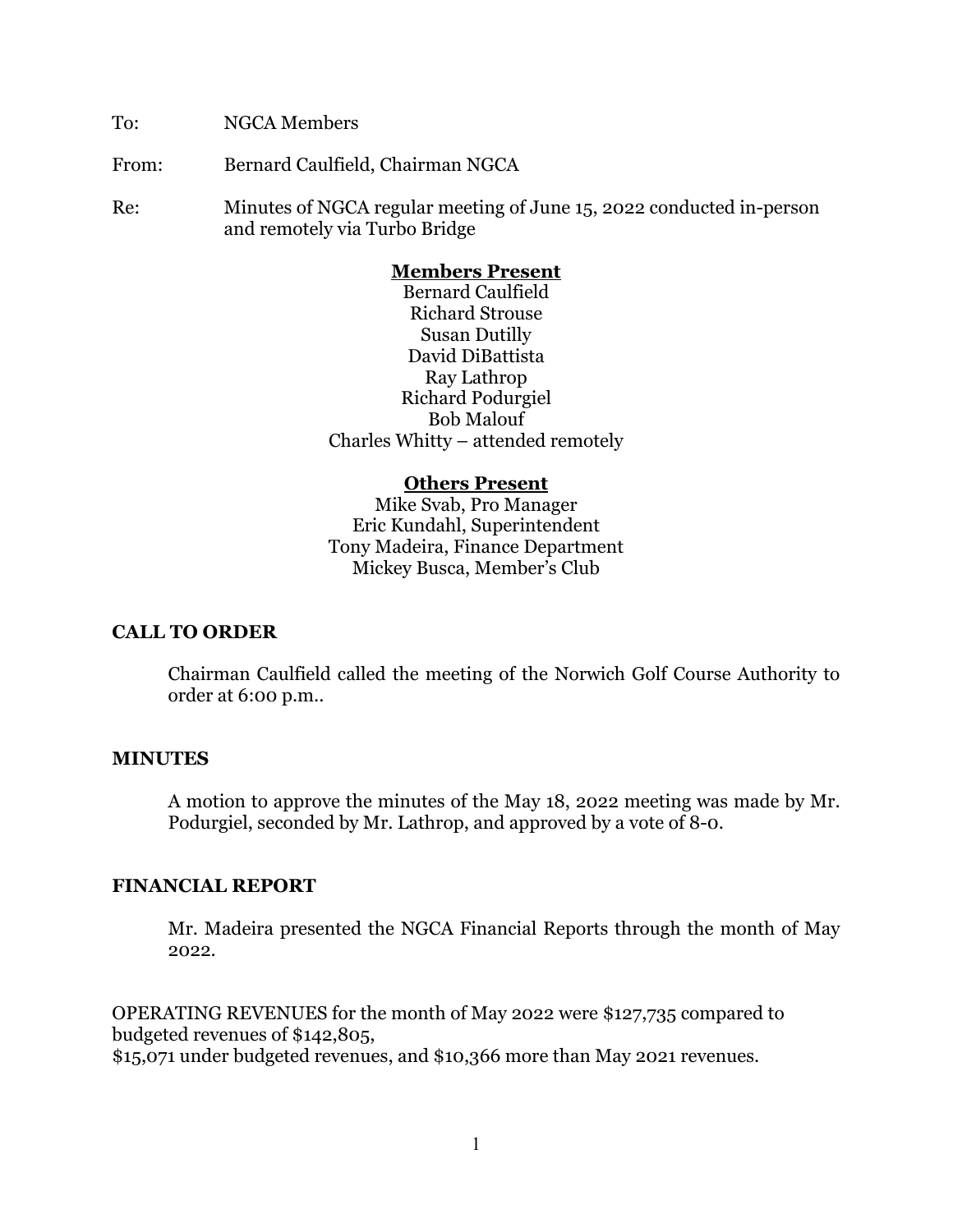EXPENSES for the month of May 2022 were \$179,169 compared to budgeted expenses of \$106,025, \$73,144 over budgeted expenses and \$66,528 over May 2021 expenses.

NET LOSS for May 2022 was \$51,435 compared to NET PROFIT for May 2021 of \$4,728. This is after depreciation of \$12,227 in 2022 and \$6,873 in 2021.

CASH BALANCE for May 2022 was \$234,061 in comparison to prior month April 2022 of \$265,887. This is a decrease of \$31,826.

YTD OPERATING REVENUES were \$584,555, compared to YTD budgeted revenues of \$525,269. This is \$59,276 over the YTD Budget, and \$30,911 less than the prior year.

YTD EXPENSES were \$670,325 compared to YTD budgeted expenses of \$558,831. This is \$111,495 over the YTD budgeted expenses, and \$227,764 more than the prior year.

YTD Total Revenues were less than Expenses by \$85,781; which is over budget by \$59,276 and \$258,687 under YTD May 2021.

Some things to look at on the Balance Sheet:

- As of today the \$6,050 for June rent is outstanding.
- The balance in Accounts Payable (products/services received but not paid for as of  $0.5/31/22$  is \$56,448.
- The Due to General Fund is the NGCA's cash balance as of  $0.5/31/22$ . An amount in the Asset section means that the City owes the NGCA those funds of \$234,061.

NOTE: May Cash Balance less Accounts Payable equals Cash (Shortfall):  $$234,061 \cdot $56,448 = $177,613$ 

 A motion to accept the Financial Report as presented was made by Mr. Malouf, seconded by Ms. Dutilly and approved by a vote of 8-0.

## **CORRESPONDENCE**

Mr. Kundhal received a letter from the Golf Course Superintendents of CT asking to have their annual tournament at the Norwich Golf Course in 2023.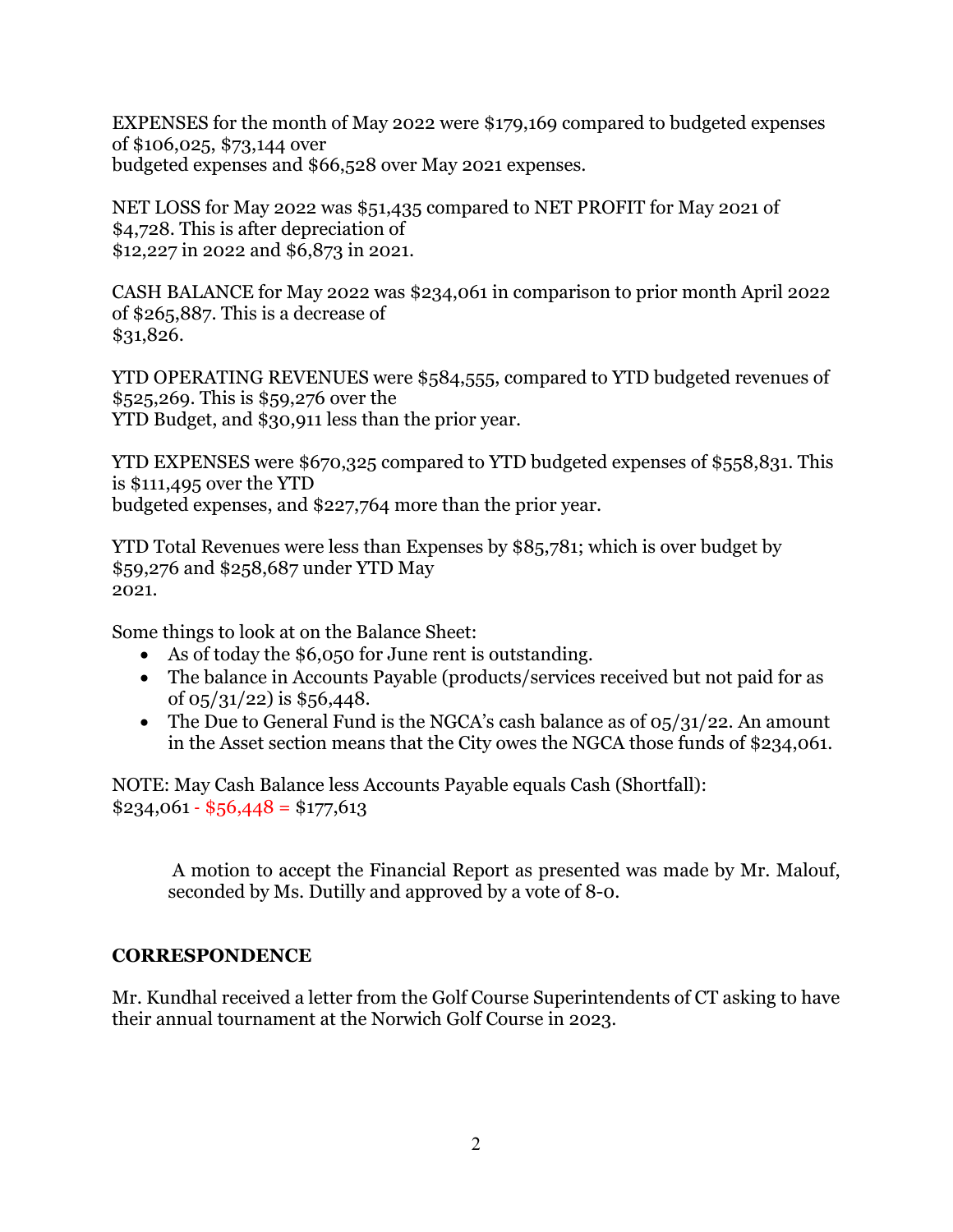## **CADDY SHACK RESTAURANT**

The June rent is unpaid as of 6/15/22

### **CHAIRMAN'S REPORT**

Mr. Caulfield indicated he had no report.

### **COURSE SUPERINTENDENT**

Mr. Kundahl stated things are going reasonably well at the golf course.

The 8th green is 90% healed from stresses it experienced earlier this spring.

There are 4 more seasonal maintenance workers scheduled to start beginning on or about 6/20/22

Mr. Kundahl presented a request to the authority to purchase a brush attachment for the Ventrac power machine that will allow for better mowing of densely overgrown areas of the golf course. Namely the areas on hole #2. The cost of the attachment is \$4,303.20.

Mr. Malouf made a motion to appropriate \$4,303.20 from line item 58600 (Contingency) and move it to Line item 57390 (Capital Improvements) for the purchase of the Ventrac brush attachment. Mr. Lathrop seconded the motion.

The motion carried unanimously 8-0

Mr. Podurgiel inquired about the cart path improvements and about possibly utilizing wood chips where possible to smooth out the rough areas caused by tree roots. He also asked about the possibility of adding more sand to several bunkers as a short-term solution to improve their playability. Mr. Kundahl will be looking into both issues once his new seasonal employees are in board.

## **PRO MANAGER REPORT**

Mr. Svab reported that the golf course is very busy and has been for about a month.

Mr. Svab deferred to Mr. Malouf for an update on the pavilion project. Mr. Malouf reported that CLA has provided the drawings for the pavilion and they were approved by the Norwich Building Department. The footings for the foundation have also been approved and will be poured as early as Thursday, June 16. Once the footings have cured the structure will be erected and once the frame is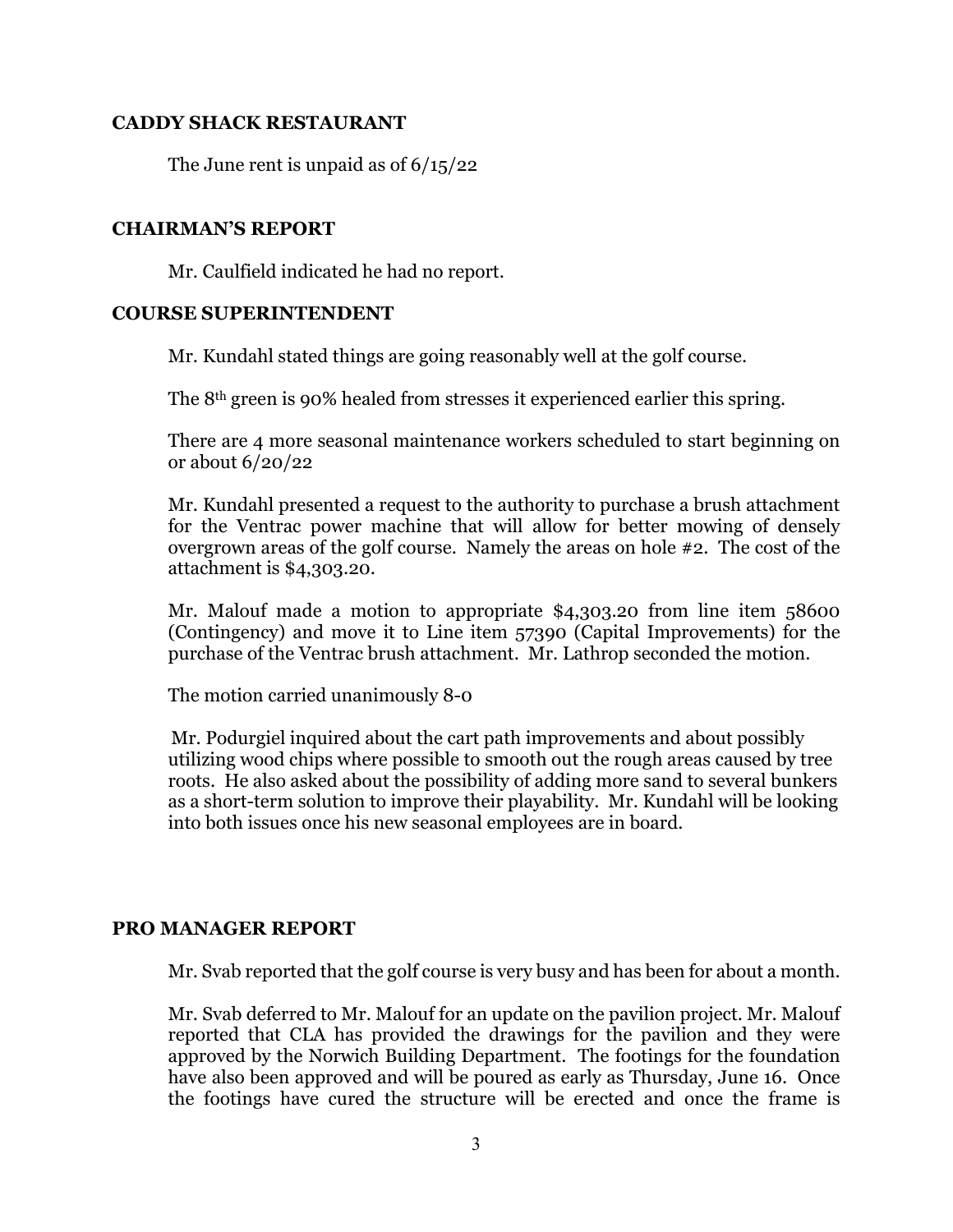approved the pavilion will be completed by installing the roof. Once the final approval is received from the building department the stamped concrete floor will be installed and will be ready for the restaurant to begin using the area going forward.

Mr. Svab raised his long-term concern about the existing bridge that moves golfers from the 9th green to the 10th tee box due to the deteriorating condition of the structure. After a lengthy discussion it was determined that Mr. Podurgiel will facilitate a discussion with the mayor and city manager and others they may recommend to discuss possible funding for the replacement of the bridge and restoration of the surrounding area.

### **MEMBER'S CLUB**

Mr. Busca presented the Member's Club report. Mr. Busca noted that Member's Club tournament schedule is in full swing.

He also noted that the Senior Invitational Tournament price will increase this year by \$5.00

### **NEW BUSINESS**

Mr. DiBattista made a motion to add a fuel surcharge of \$2.00 for 18-hole rounds, \$1.00 for 9-hole rounds and for all leagues, to the current golf cart fees in order to cover the increased cost of fuel for their operation. The motion was seconded by Mr. Lathrop. The motion was passed 7-0 with Mr. Whitty abstaining.

In an effort to address the safety concerns that were presented and discussed in the May 2022 authority meeting regarding groups larger than the approved 4 golfers per group a motion was made by Mr. DiBattista and 2nd by Mr. Malouf to adopt the following policy to take effect immediately:

#### **NOTICE**

FOR THE SAFETY AND ENJOYMENT OF ALL GOLFERS AT THE NORWICH GOLF COURSE, ANY GROUP PLAYING WITH MORE THAN FOUR GOLFERS WILL BE ESCORTED OFF THE GOLF COURSE IMMEDIATELY.

THERE WILL BE NO REFUNDS ISSUED AND THE STAFF WILL NOT ASK THE GROUP TO SEPARATE. THE STAFF MEMBER WILL SIMPLY ESCORT THE GOLFERS TO THE PARKING LOT. THERE WILL BE NO SECOND CHANCES IF THIS POLICY IS VIOLATED.